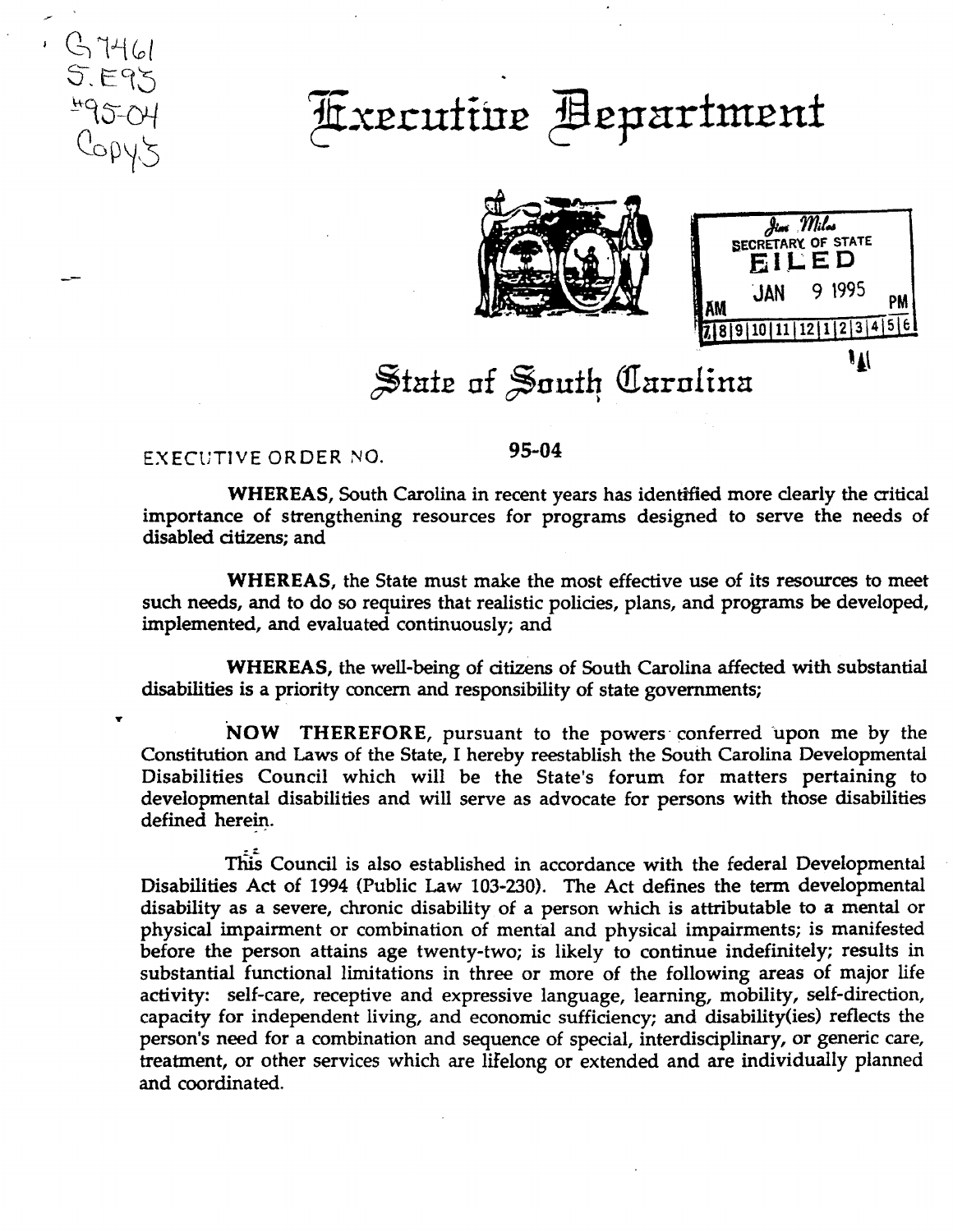Executive Order 95-04 January 9, 1995 Page Two

The Council shall at all times include in its membership representatives of the principal state governmental agencies which administer and/or provide services to persons with developmental disabilities, higher education institutions and programs, as well as other related state and local governmental agencies and organizations. The Governor shall appoint the directors of the following public agencies and programs:

> Division on Aging, Office of the Governor; South Carolina Department of Education; South Carolina Department of Health and Environmental Control; South Carolina Department of Mental Health; South Carolina Department of Disabilities and Special Needs; South Carolina Department of Social Services; South Carolina Vocational Rehabilitation Department; South Carolina School for the Deaf and the Blind; South Carolina Commission for the Blind; South Carolina Commission on Higher Education; and, South Carolina Health and Human Services Finance Commission.

These agencies shall be represented by their director or his/her designated representative who shall have full power and authority to act in his/her stead in any and all deliberations of the Council.

Additionally, in order to provide a continuum to its advocacy efforts, the Council shall include representation of nongovernmental agencies and organizations concerned with the developmentally disabled. These private organizations and programs shall be represented by their chief administrative officer or his /her designated representative who shall be empowered to act on behalf of the organization in any and all deliberations of the Council. These representatives shall serve in anex *officio* capacity .

No<sub>z</sub>less than one-half of the total Council membership shall consist of consumer representatives who are not officers or do not have ownership or controlling interest of any entity, or who are not employees of any state agency which receives funds and provides services under the Developmental Disabilities Act. Of the consumer members, at least one-third shall be persons with developmental disabilities; and one-third shall be immediate relatives or guardians of persons who have mentally impairing developmental disabilities with at least one of these having a family member in an institution; the remaining one-third shall be representatives from any developmental disabilities consumer category.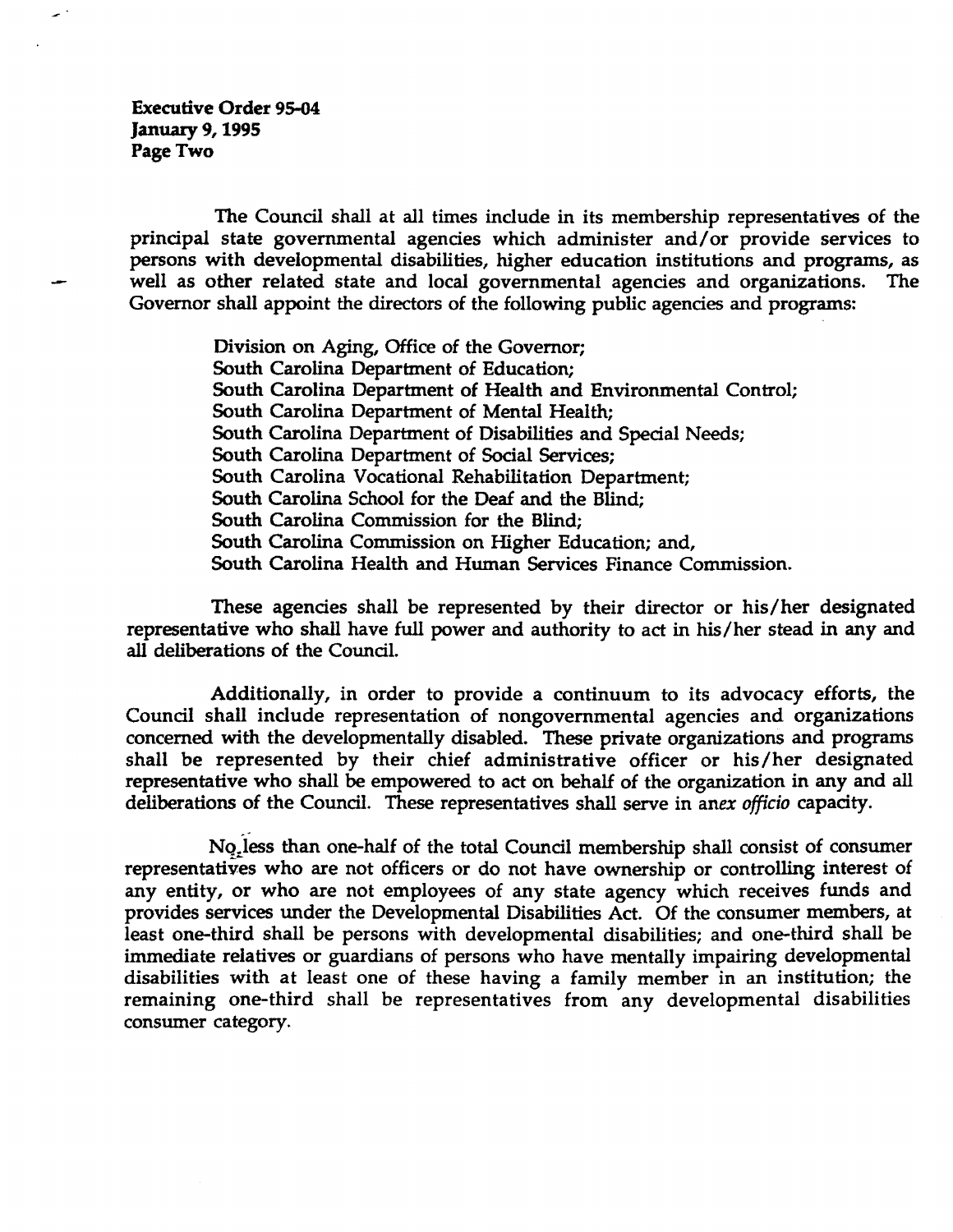Executive Order 95-04 January 9,1995 Page Three

 $\mathcal{L}_{\mathcal{L}}$ 

The consumer members of the Council shall be appointed by the Governor from among the residents of the state to serve at his pleasure on a rotating basis. Terms of office shall be four years and no member shall serve more than two consecutive terms.

The Chairperson of the Council shall be appointed by the Governor for a term of two years with a limit of one successive term. The Chairperson shall be selected from the active consumer members of the existing Council. For purposes of appointment, consumer members may not be providers of services. The Council shall submit recommendations of names of persons to be considered by the Governor. All other officers of the Council shall be elected by the membership of the Council and election shall not be limited to consumers.

Representatives of other agencies and organizations or individuals who deal with persons with developmental disabilities may be appointed by the Council Chairperson, with the advice and consent of the Executive Committee, to serve in an *ex officio* capacity as selected by the Council to complement their efforts.

The Council shall promulgate by-laws for the orderly conduct of its business, and in discharging its responsibilities, the Council shall:

> Develop jointly with the designated administering agency(ies) the Developmental Disabilities State Plan, and approve the State Plan for the provision of services for persons with developmental disabilities.

> Monitor, review, and evaluate the implementation of such state plan and the state program.

> Formulate its program and recommendations in accordance with the Act upon review and comment of all state plans and other activities in the State which relate to the developmentally disabled population.

> Submit to the Secretary of the United States Department of Health and Human Services, through the Governor, such periodic reports on its activities as may reasonably be requested, and keep such records and afford access thereto as the Secretary finds necessary to verify such reports.

In support of the Council, the Governor shall house the Council staff within the Office of the Governor and shall provide as appropriate the support of the Office of Executive Policy and Programs. State agency(ies) to administer the state programs shall be designated by the Governor and described in the state plan.